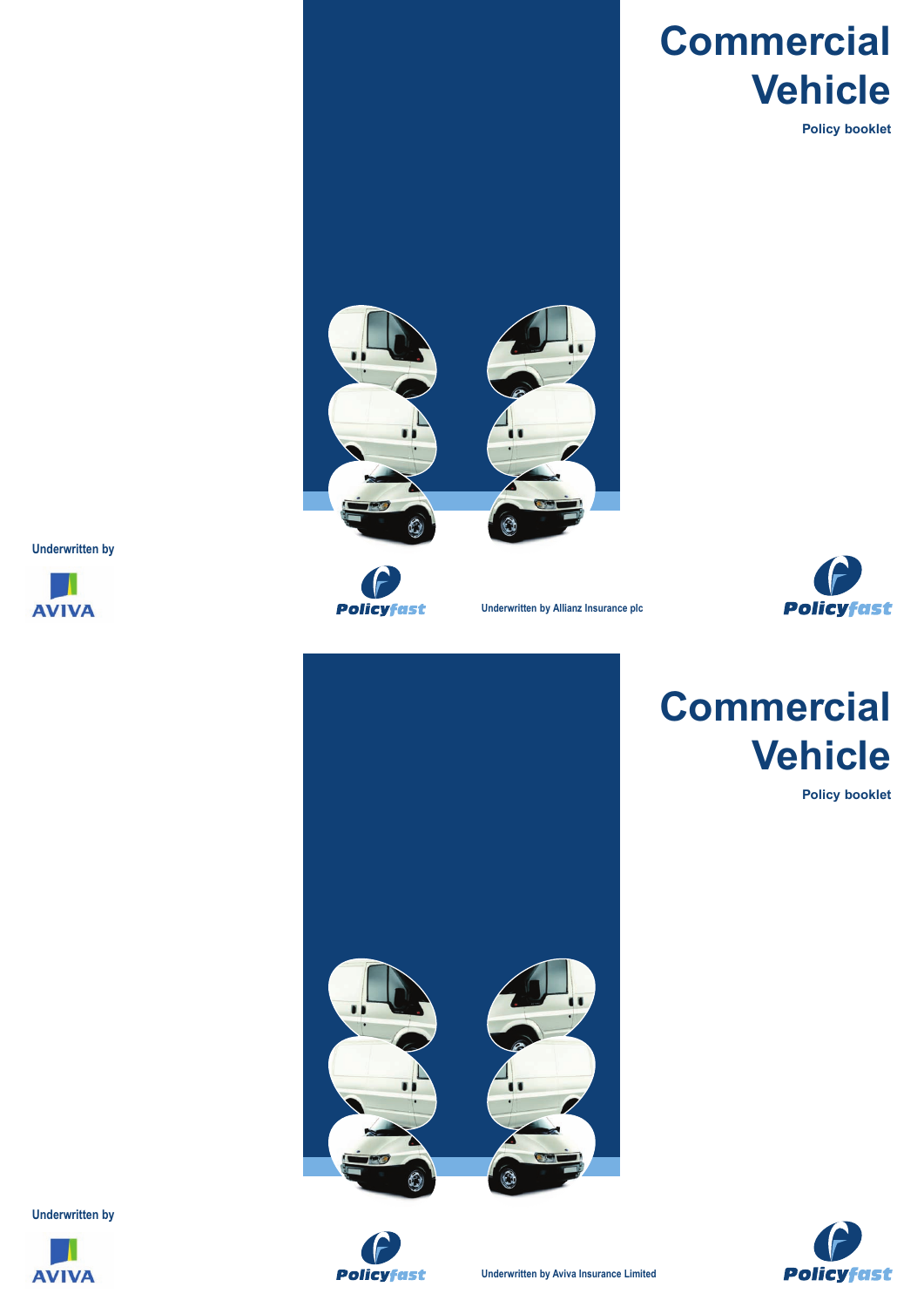

# **Welcome to Policyfast**

Welcome to your new Commercial Vehicle policy exclusively arranged via Policyfast Limited and underwritten by Allianz Insurance plc.Your insurance policy comprises this booklet and your Schedule. You should read these documents carefully and keep them in a safe place together with copies of any documentation you have provided to us.If you are involved in an incident likely to result in a claim under this policy, please refer to our claims procedure on page 3.

Thank you for choosing Allianz Insurance plc. We are one of the largest general insurers in the UK and part of the Allianz SE Group, leading financial services providers and insurer of over 50 million vehicles worldwide.

With Allianz Insurance plc, you can be confident that you're insured by a company which is relentless in its commitment to protecting and serving you. You can trust us to insure your needs, as we've been providing leading insurance solutions in the UK for over 100 years. We work in partnership with your Insurance Advisor to ensure you receive the highest levels of product and service excellence. If you need to make a claim, you can rest assured that you will be in safe hands.

Our professionally trained staff aim to treat you, as you would expect, both promptly and fairly.

Should you need further details or have any questions your Insurance Advisor will be delighted to help.

# **Contents**

| <b>Introduction</b>                          | 1  |  |  |  |
|----------------------------------------------|----|--|--|--|
| <b>General Definitions</b>                   |    |  |  |  |
| <b>Claims Information</b>                    |    |  |  |  |
| <b>Complaints Procedure</b>                  | 4  |  |  |  |
| <b>The Cover Provided</b>                    |    |  |  |  |
| Section 1 - Your Liability to Others         | 5  |  |  |  |
| Section 2 - Loss of or Damage to             |    |  |  |  |
| <b>Your Vehicle</b>                          | 6  |  |  |  |
| Section 3 - Medical Expenses                 | 8  |  |  |  |
| Section 4 - Personal Belongings              | 8  |  |  |  |
| If You or Your Spouse or Civil<br>Section 5- |    |  |  |  |
| Partner are involved in an                   |    |  |  |  |
| Accident                                     | 8  |  |  |  |
| Section 6 - Replacement locks                | 8  |  |  |  |
| Section 7 - Foreign Travel                   | 8  |  |  |  |
| Section 8 - No Claim Discount                | 9  |  |  |  |
| Section 9 - Uninsured Drivers                | 10 |  |  |  |
| <b>General Exclusions</b>                    | 10 |  |  |  |
| <b>General Conditions</b>                    | 11 |  |  |  |
| Protecting Your Vehicle and Belongings       | 14 |  |  |  |

# **Introduction**

Your Allianz Clear Commercial Vehicle policy is made up of several parts which must be read together as they form your contract.

Please take time to read all parts of this policy to make sure they meet your needs and that you understand the cover provided and the general exclusions and general conditions that apply. If you wish to change anything or if there is anything you do not understand, or any statement is incorrect, please contact your Insurance Advisor.

The parts of the policy are:

- this Introduction; the General definitions; the Cover provided; the General exclusions and General conditions, all of which apply to all sections of this policy
- the schedule, which includes all Endorsements applied to the policy while this policy is in force.
- the Certificate of Motor Insurance
- the Statement of Facts (only applicable where an application form was not required).

Any word or expression in this policy which has a specific meaning has the same meaning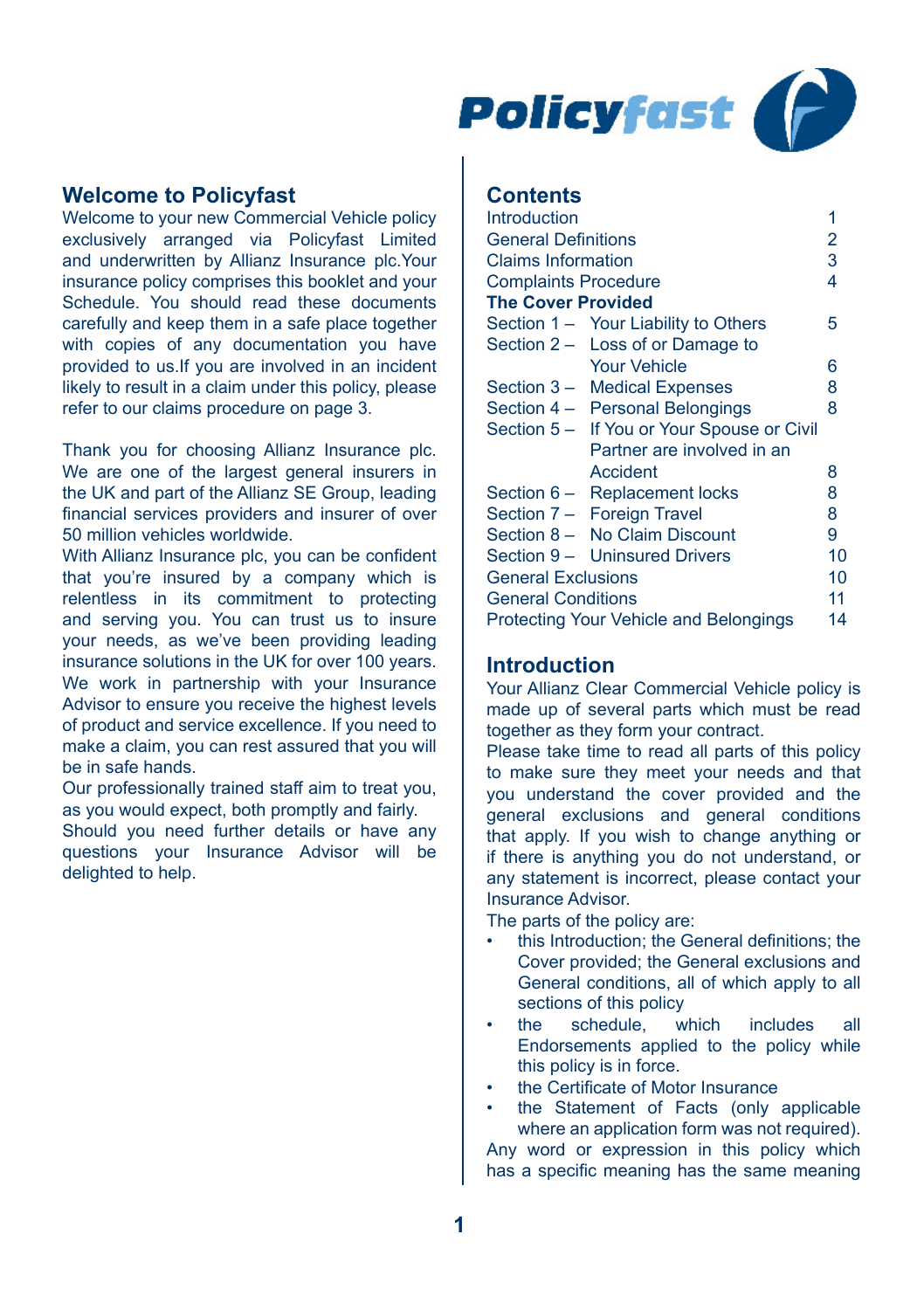

wherever it appears in this policy. These words are highlighted in bold.

Allianz will insure you in accordance with and subject to the terms of this policy, in consideration of the payment to Allianz of the premium for the period of insurance.

## Signed on behalf of Allianz

Tauttian Dye

Jonathan Dye Chief Executive

# **Financial Services Compensation Scheme**

If Allianz is unable to meet its liabilities you may be entitled to compensation under the Financial Services Compensation Scheme (FSCS). Further information about compensation scheme arrangements is available at www.fscs.org.uk, by emailing enquiries@fscs.org.uk or by phoning the FSCS on 0800 678 1100 or 0207 741 4100.

# **General Definitions**

The terms below have their meaning shown next to them and appear in bold throughout your policy.

# **Certificate of Motor Insurance**

The document issued by us showing that this policy provides the cover you need by law to comply with the relevant United Kingdom and European Traffic laws.

It shows who is entitled to drive your vehicle and the purposes for which your vehicle can be used. **Endorsement**

Changes to the terms of your policy which will be shown in your schedule.

#### **Excess/Excesses**

The amount you will have to pay if you make a claim regardless of who was to blame. The excess amounts are shown in this policy but other additional excesses may be shown in your schedule

# **Hazardous Goods**

**Hazardous Goods** means any goods requiring the display of hazard warning (Hazchem or ADR) panels and/or Trem cards whilst the goods are being carried.

## **Insurance Advisor**

This is the person who you arranged you**r** insurance with.

#### **Spouse/Civil Partner**

The person you are legally married to or have entered into a legal Civil Partnership with.

# **Market Value**

The cost of replacing your vehicle at the time of the loss or damage, taking into account its make, model, specification, age, mileage and condition. This will not exceed the estimate of value that you last gave to us.

#### **Period of Insurance**

The period you are covered for as shown on your Certificate of Motor Insurance and schedule.

# **Prejudicial Claim**

Any claim made against your policy that has either resulted in us making a payment and we are not able to recover the full amount of this payment, or a claim that is outstanding and responsibility for the claim has not been decided.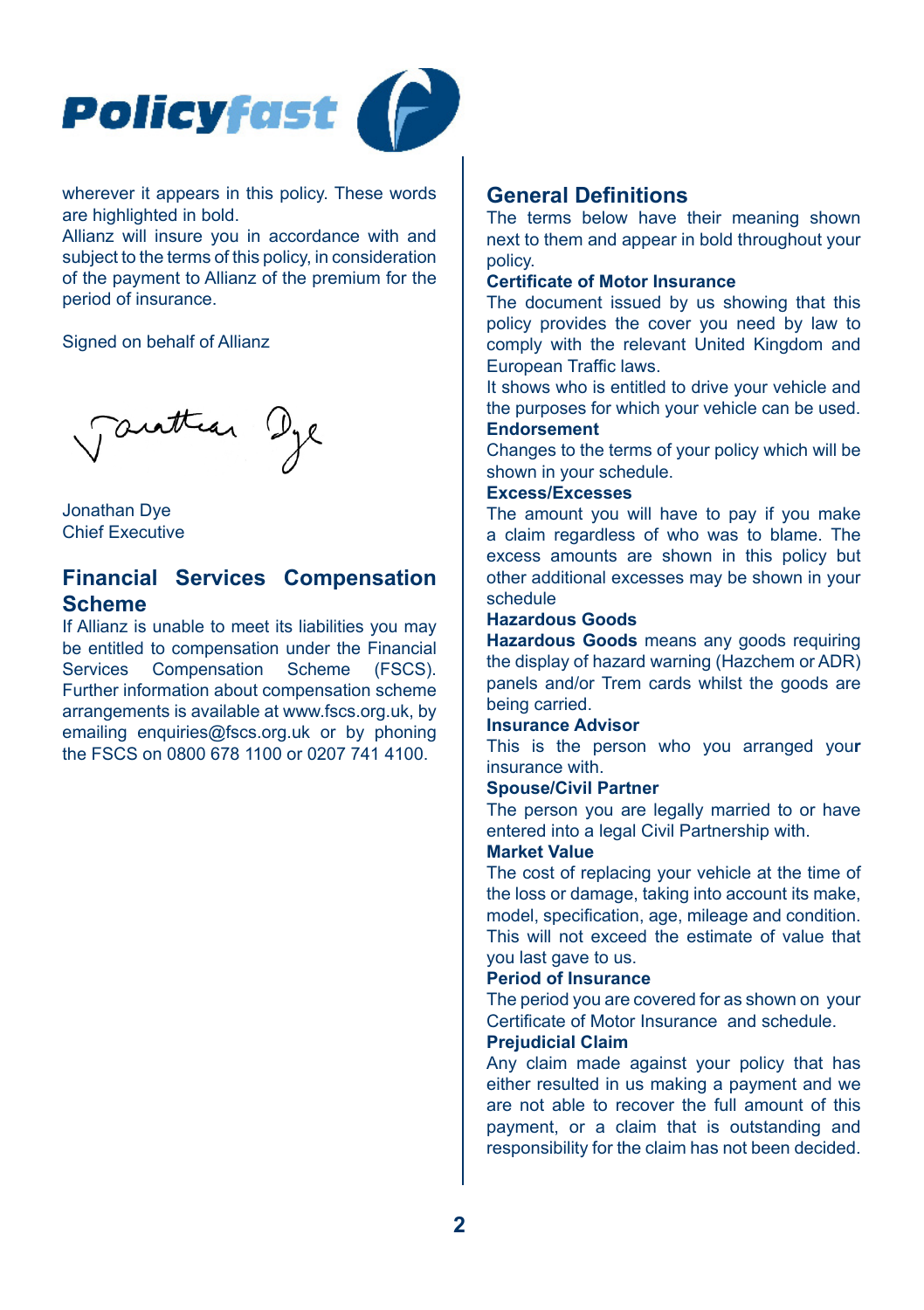

# **Schedule**

A document which includes your details and specifies the cover provided by your policy and any Endorsements applying to your policy.

# **Statement of Facts**

A record of the information you have provided us with.

#### **Territorial limits**

Great Britain, Northern Ireland, The Channel Islands, The Isle of Man, Andorra, Austria, Belgium, Bulgaria, Croatia, Cyprus, Czech Republic, Denmark, Estonia, Finland, France, Germany, Gibraltar, Greece, Hungary, Iceland, Italy, Latvia, Liechtenstein, Lithuania, Luxembourg, Malta, Monaco, Netherlands, Norway, Poland, Portugal, Republic of Ireland, Romania, San Marino, Serbia, Slovakia, Slovenia, Spain, Sweden, Switzerland and the Vatican City. It also includes travelling between these countries by air, rail or sea. including loading and unloading.

# **We, us, our, Allianz**

Allianz Insurance plc.

# **You, your, Yourself, the insured**

The insured named on the schedule.

# **Your vehicle**

Any vehicle and accessories on or attached to it, as described in paragraph 1 of your current Certificate of Motor Insurance or your policy schedule.

# **Claims Information**

## **claims START - 0345 6000 676**

claims START is a service from **Allianz** to help **you** through the early stage of making a claim. An immediate call to claims START on **0345 6000 676** will ensure that **your** claim is handled quickly and smoothly.

This number is open 24 hours a day, 365 days a year.

claims START provides the following services:

- The first point of call to notify a motor accident. damage to **your** windscreen, vandalism or theft of **your vehicle** - regardless of fault.
- Experienced claims handlers at the end of the telephone 24 hours a day, 365 days a year.
- No need to complete a claim form.
- Priority service and speedy repair of **your vehicle** at one of **our** national approved repairers.
- If **your vehicle** is below 3.5 tonnes it can be

repaired by one of **our** national approved repairers; they will provide **you** with use of a small van whilst **your vehicle** is being repaired following a claim that has been accepted under this policy.

All repairs are quaranteed for 5 years. **Accidents outside of the UK**

If **your vehicle** is involved in an accident whilst being driven outside the United Kingdom, **you**  will need to call 01483 218200 if calling from the United Kingdom or 00 44 1483 218200 if calling from abroad. The lines are open 24 hours a day, 365 days a year.

#### **United Kingdom**

01483 218200 **Abroad** 00 44 1483 218200 **Legal advice helpline**

**Your** Clear commercial **vehicle** policy provides access to Lawphone to give advice, 24 hours a day, 365 days a year, on any personal legal matter. **We** may record the calls for **your** and **our** mutual protection and **our** training purposes. The advice **you** get from Lawphone will always be according to the laws of Great Britain and Northern Ireland.

## **Lawphone: 0370 241 4140**

When **you** call Lawphone please state that **you**  are an **Allianz** policyholder and quote master policy reference number **28614**. **You** will then be asked for a brief summary of the problem and these details will be passed on to an adviser who will return **your** call.

#### **Complaints procedure**

- 1. Our aim is to get it right, first time, every time. If **we** make a mistake **we** will try to put it right promptly.
- 2. **We** will always confirm to **you** the receipt of **your** complaint within five working days and do **our** best to resolve the problem within four weeks. If **we** cannot **we** will let **you**  know when an answer maybe expected.
- 3. If **we** have not resolved the situation within eight weeks **we** will issue **you** with information about the Financial Ombudsman Service (FOS) which offers a free, independent complaint resolution service.
- 4. If **you** have a complaint please contact **our**  Customer Satisfaction Manager.

Using **our** complaints procedure or contacting the Financial Ombudsman Service does not affect **your** legal rights.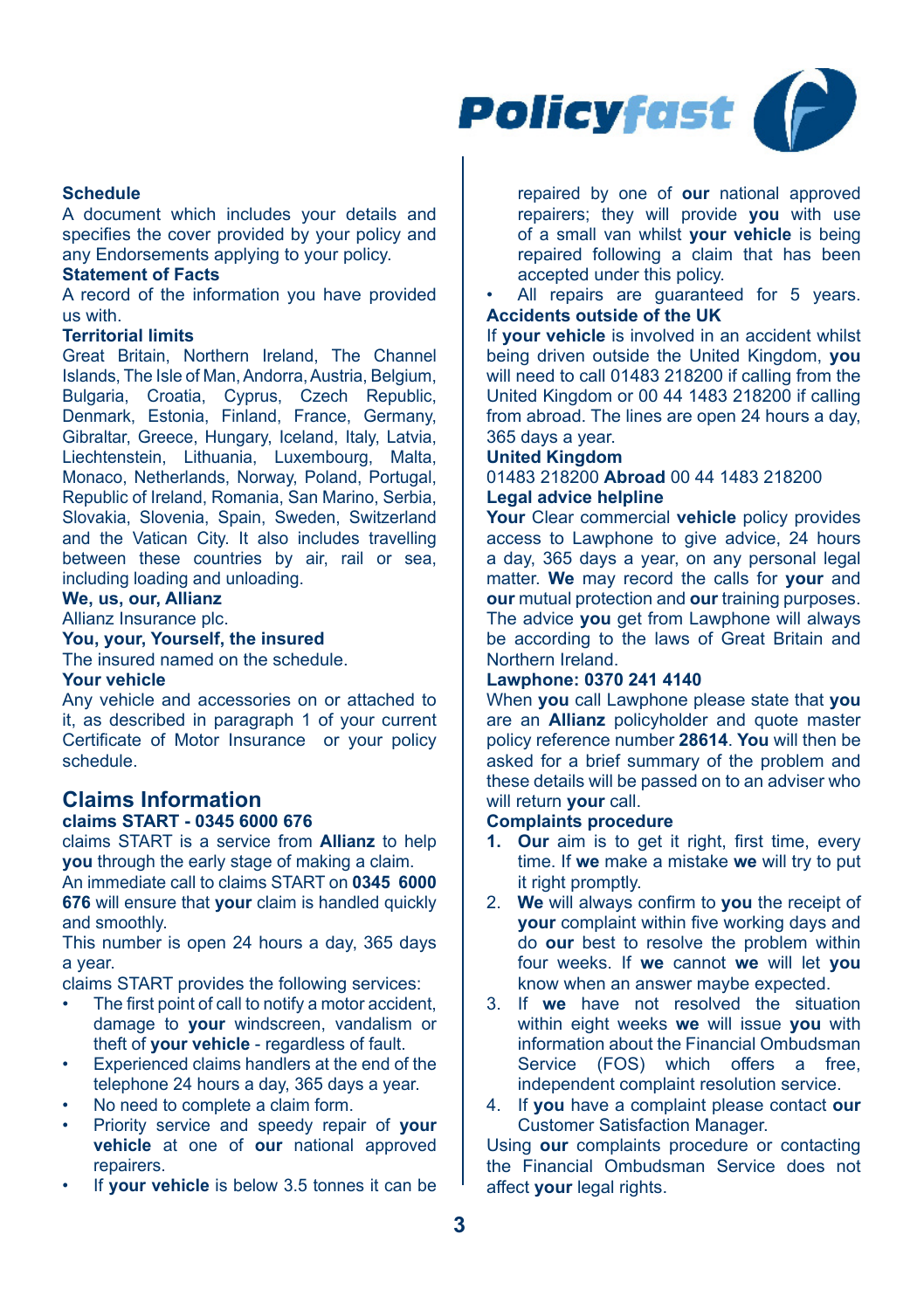

# **Complaints procedure** (continued)

Customer Satisfaction Manager Allianz Insurance plc 2530 The Quadrant Aztec West, Almondsbury Bristol BS32 4AW Tel: 0330 102 1781 Fax: 01483 529 717

Email:allianzretailcomplaints@allianz.co.uk **You have the right to refer your complaint to theFinancial Ombudsman, free of charge – but you must do so within six months of the date of the final response letter.** 

If **you** do not refer **your** complaint in time, the Ombudsman will not have **our** permission to consider **your** complaint and so will only be able to do so in very limited circumstances. For example, if the Ombudsman believes that the delay was as a result of exceptional circumstances.

The Financial Ombudsman Service Exchange Tower London E14 9SR

Website: **www.financial-ombudsman.org.uk** Telephone: **0800 0234567** or **0300 1239123** Email:**complaint.info@financial-ombudsman. org.uk**

The European Commission has an online dispute resolution service for consumers who have a complaint about a product or service bought online. If you choose to submit **your** complaint this way it will be forwarded to the Financial Ombudsman Service.

Visit ec.europa.eu/odr to access the Online Dispute Resolution Service.<br>Please quote our

quote **our** e-mail address: allianzretailcomplaints@allianz.co.uk

Alternatively, you can contact the Financial Ombudsman Service directly.

# **The Cover Provided**

All sections of **your** policy apply unless **your schedule** shows **Endorsements** saying otherwise. The General exclusions and General conditions at the back of this policy apply to all sections.

**Changes to your circumstances**  Please contact **your Insurance Advisor** if there are any changes to **your** circumstances which could affect **your** insurance. There are some changes that **you** should tell **us** about before they happen, for example, if **you** intend to change **your vehicle** or if **you** wish to include other drivers.

Please refer to General Condition 11 of this policy.

If **your** circumstances change and **you** do not tell **us**, **you** mayfind that **you** are not covered if **you** need to make a claim.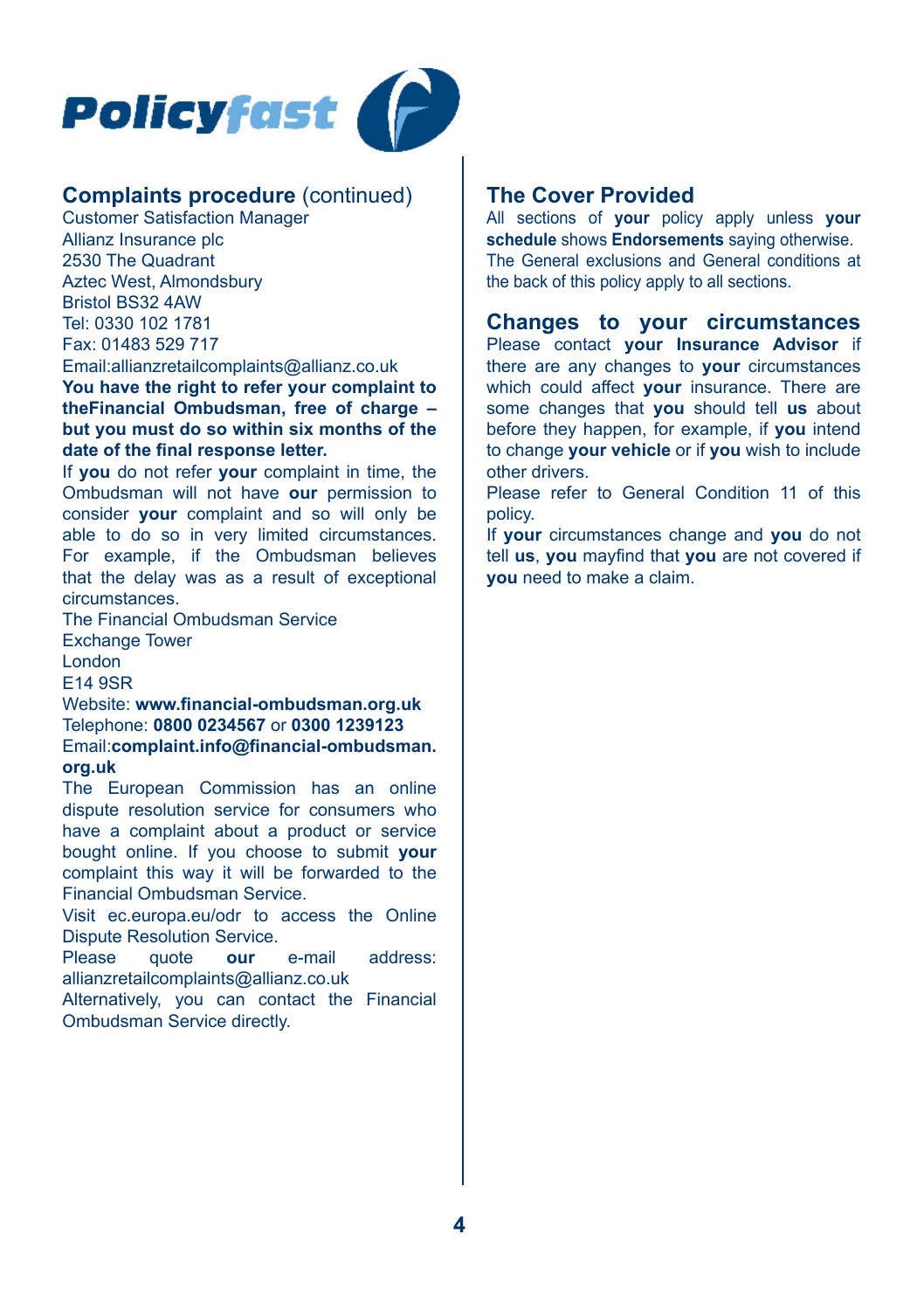

## **Section 1 – Your Liability to Others What is covered in section 1 1a Cover we provide for you**

**We** will pay all the amounts **you** may become legally responsible for in respect of:

- accidental death of or bodily injury to any person; or
- accidental damage to anyone's property. The indemnity is limited to £5,000,000 including all costs (or any higher limits provided for by local legislation in territories outside the United Kingdom but within the **territorial limits**) for any one occurrence or series of occurrences arising from one cause.Whilst **your vehicle** is carrying any **Hazardous Goods**, the indemnity is limited to £1,000,000 for any one occurrence or series of occurrences arising from one cause

## caused by or arising out of:

- i the use of<br>ii goods falli
- goods falling from or
- iii the operations of loading and unloading **your vehicle**
- **1b We** will also provide the same cover as 1a above in respect ofany disabled mechanically propelled **vehicle** which is being towed by **your vehicle**
	- ii any trailer or caravan owned by **you** or for which **you** are responsible whilst it is
		- a) attached to **your vehicle**
		- b) detached from any **vehicle**

Provided that **you** are not entitled to indemnity under any other policy **we** will also indemnify **you**  (and no other person) in respect of any trailer or caravan described above whilst it is attached to a **vehicle** which is neither owned by **you** nor in **your** custody or control.

#### **2 Cover we provide for other people**

**We** will cover the following people for legal liabilities to others:

- Anyone **you** allow to drive or use **your vehicle** as long as they are entitled to drive by **your** current **Certificate of Motor Insurance** and **schedule** and are using **your vehicle** within the limitations of use specified in **your Certificate of Motor Insurance .**
- Anyone traveling in, getting into or out of **your vehicle.**
- **5** All companies forming **the insured**

as though separate policies had been issued in their individual names.

• Any principal of **the insured** provided that **the insured** would have been entitled to cover if the claim had been made against **the insured**.

## **3 Your legally appointed representatives**

After the death of anyone who is insured under this policy, **we** will protect that person's estate against any liability they had if that liability is insured under this policy.

## **4 Legal fees and expenses**

If there is an accident insured under this policy **we** will, subject to **our** written agreement, arrange and pay for:

- a solicitor or barrister to represent anyone insured under this policy at a coroner's inquest or criminal court;
- defending anyone covered under this policy if they are charged with manslaughter or causing death by careless, reckless or dangerous driving.

## **5 Emergency Treatment**

If there is an accident insured by this policy, **we**  will pay for emergency medical treatment which is required under any compulsory motor insurance **legislation** 

## **What is not covered in section 1 We will not cover:**

Liability for causing the death of or bodily injury to any employee in the course of their employment by anyone insured by this policy unless cover is compulsory under motor insurance legislation within the **territorial limits** of this policy.

Liability for loss of or damage to property which belongs to, or is held in trust by **you**, or is in **your** care custody or control.

Liability for loss of or damage to property which belongs to, is held in trust by, or is in the care custody or control of anyone **you** allow to drive **your vehicle** and who is entitled to drive by **your Certificate of Motor Insurance** .

Loss of or damage to **your vehicle** or any trailer or caravan being towed by **your vehicle**.

Liability incurred by anyone who is covered under any other insurance.

Liability caused by using **your vehicle** and/or any trailer on any part of an aerodrome, airport, airfield or military base where aircraft can go.

Damage to any bridge, viaduct, weigh-bridge,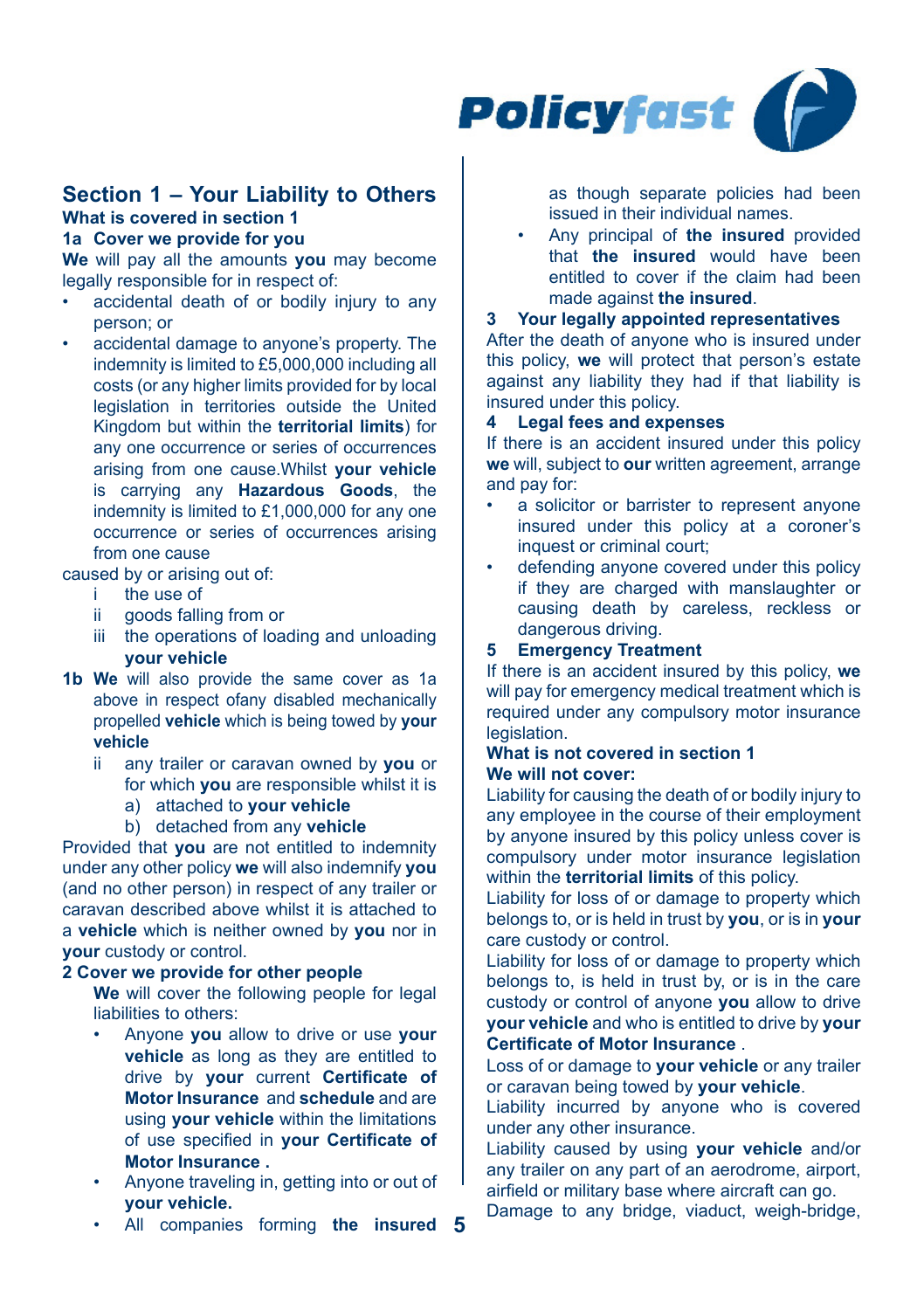

road or anything beneath by vibration or by the weight of **your vehicle** and its load if **your vehicle** and/or trailer exceeds the maximum gross **vehicle**, plated or train weighted permitted by the relevant law.

Liability arising out of the operation as a tool, of any plant forming part of **your vehicle** or any trailer (other than a lifting device for self loading) except so far as is necessary to meet the requirements of any compulsory motor insurance legislation.

Loss or damage to any **vehicle** or trailer being towed or any property being carried in or on it. Liability arising from

- the use of any heating, welding, cooking or similar equipment or plant in or on **your vehicle** or any trailer
- the explosion of any pressurised container in or on **your vehicle** or trailer or which forms part of any plant attached to **your vehicle** or trailer

except as required by compulsory motor insurance legislation.Liability caused by any manufacture, construction, alteration, repair directly or indirectly caused in connection with using **your vehicle** or trailer.

Liability caused by food poisoning, or anything contained in goods supplied, or any harmful or incorrect treatment given at or from **your vehicle** or trailer.

# **Section 2 – Loss of or Damage to Your Vehicle**

What is covered in section 2 **We** will, at **your** request, pay for:

- loss of or damage to **your vehicle** up to the **market value** of **your vehicle**; if **we** repair **your vehicle we** may use alternative parts not supplied by the original manufacturer.
- the cost of draining **your vehicle's** fuel tank due to accidental misfuelling and of repairing any damage caused to **your vehicle's** engine as a consequence of it
- the cost of protecting and removing **your vehicle** to the nearest repairer and the cost of delivering **your vehicle** back to **you** after it has been repaired as long as **your** home is in the United Kingdom, Channel Islands or the Isle of Man.
- replacement or repair of **your vehicle's**  windscreen or windows

#### **Replacing your vehicle**

**We** will at **your** request replace **your vehicle**  with a new one of the same make, model and specification if **your vehicle** is:

- stolen and not recovered within 28 days of **you** reporting the theft to **us**; or
- damaged to the extent that the cost of repair is more than 50% of an identical new **vehicle** at the time of loss or damage (based on the manufacturers last United Kingdom list price).

**we** will only do this if

- you have owned **your vehicle** (or it has been hired to **you** under a hire-purchase agreement or personal contract hire agreement) since it was first registered as new:
- The loss or damage happens before **your vehicle** is one year old;
- **We** have **your** permission or the hire purchase company's permission to replace **your vehicle**;
- **Your vehicle** is under 3.5t gross **vehicle** weight, is in current production and available in the United Kingdom.

If **your vehicle** is on lease hire, hire purchase or personal contract hire **we** may be required to pay the owner for damage to **your vehicle**. In that event **our** payment will be in full and final settlement of **our** liability under this section.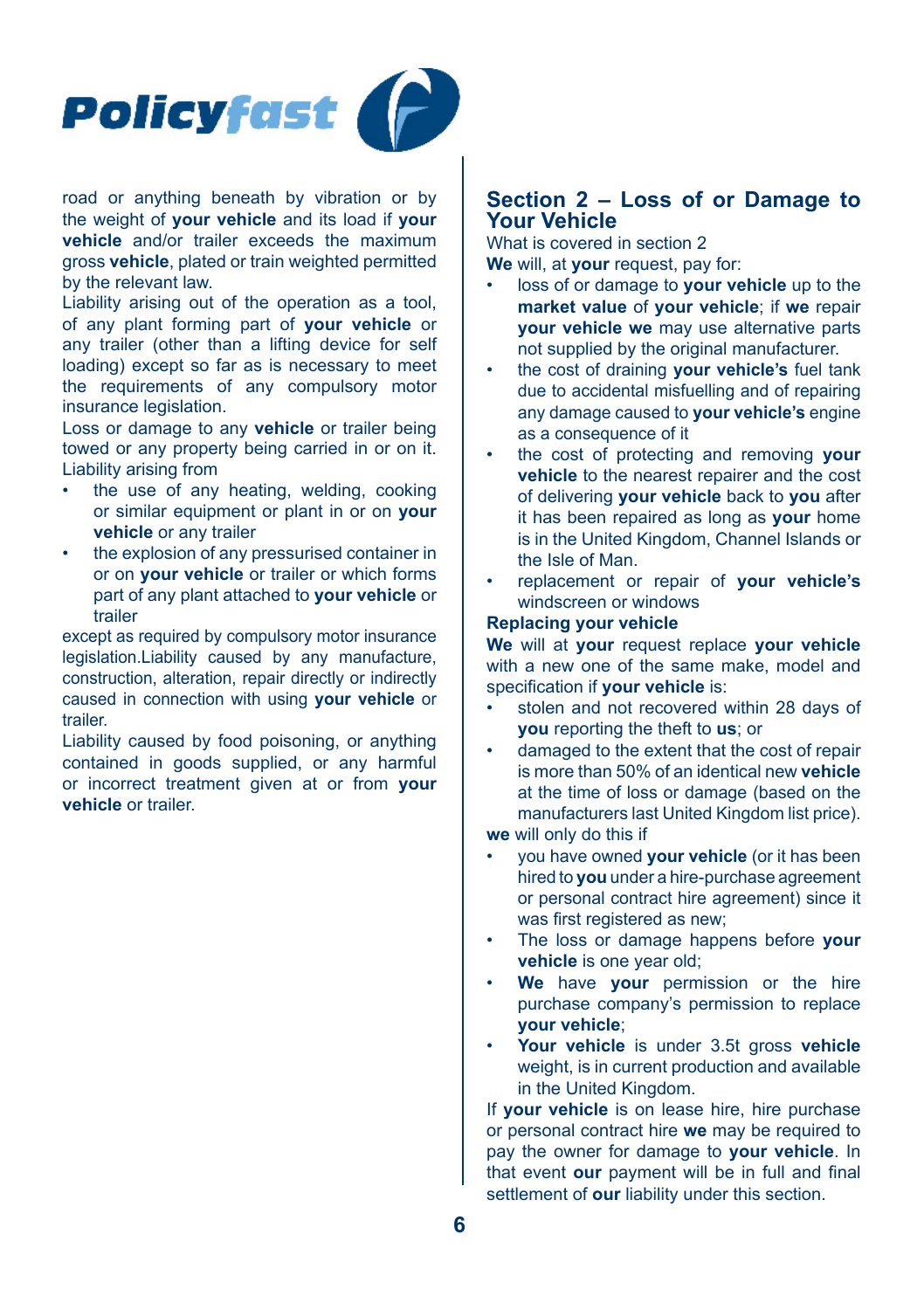

## **Obsolete and Spare Parts**

If any part or accessory is not available, the most **we** will pay for that part will be the cost shown in the manufacturers last United Kingdom price list, plus a fitting cost.

If the part is not listed in the manufacturers last United Kingdom price list **we** will pay the cost of an equivalent part plus the fitting cost.

If no equivalent part is listed the most **we** will pay is £250.

## **Salvage**

If **we** are going to settle **your** claim by replacing **your vehicle** or by paying **you** the **market value**, **your vehicle** will become **our** property.

If **your vehicle** has a personalised registration **you** may retain this, subject to DVLA (Driver and **Vehicle** Licensing Agency) rules and regulations.

# **What is not covered**

## **We** will not cover:

Loss of or damage to **your vehicle** following theft or attempted theft if it was unoccupied at the time of the loss or damage, unless **your vehicle** was locked and the ignition key or other removable ignition device was not in or on **your vehicle**.

Loss of or damage to, **your vehicle** resulting from fraud or deception or by using any counterfeit form of payment which a bank or building society will not authorise.

Any amount over £750 for loss of or damage to audio communication, navigational, or in-car entertainment equipment unless it is standard equipment, or a manufacturer fitted optional extra for **your vehicle** when built. Such equipment must be permanently fitted to **your vehicle** and operated exclusively by **your vehicle's** electrical system.

#### **Fire, theft and malicious damage excess**

**You** will have to pay the first £150 of any claim made for fire,theft or attempted theft or malicious damage.

# **Windscreen damage excess**

If **your** claim is only for repair or replacement of **your vehicle's** windscreen or windows or for bodywork scratched as a direct result of a damaged windscreen or window **you** will have to pay the first –

- £75 for replacement using **our** approved

repairer Autoglass

- £nil for repair using **our** approved repairer **Autoglass**
- £100 for replacement or repair using any other repairer.

# **Accidental damage excess**

If **your** claim is not for fire, theft, malicious damage or windscreen, **you** will have to pay the **excess**  shown in the category of driver table below. These **excesses** are additional to any other **excess**  which may apply (please refer to **your schedule**).

#### **Category of driver**

| <b>Drivers Age</b> | Experienced | Inexperienced |
|--------------------|-------------|---------------|
| 17 to 20           | £350        | £350          |
| 21 to 24           | £250        | £350          |
| 25 or over         | £150        | £250          |

An inexperienced driver is someone who has not held a full licence issued in the European Union Great Britain, Northern Ireland, the Channel Islands or the Isle of Man for at least one year.

Wear and tear, depreciation, mechanical, electrical, electronic or computer failures, breakdowns or breakages.

Damage to tyres caused by braking, punctures, cuts or bursts.

Damage or destruction due to pressure waves caused by aircraft or other flying objects.

Loss of or damage caused directly or indirectly by fire if **your vehicle** is equipped for the cooking and/or heating of food and/or drink.

Loss or damage arising from confiscation, requisition or destruction of **your vehicle** by or under order of any Government, Public or Local Authority.

Loss of value following repairs to **your vehicle**. Loss of use of **your vehicle** or other indirect loss. The cost of reinstating or replacing data of any type that was held in or stored on any equipment in **your vehicle**.

Any damage caused deliberately by **you** or anyone else insured under this policy.

Any loss or damage as a result of theft of or the unauthorised taking of **your vehicle** by a family member or anyone who lives with **you**, unless **you** report them to the police for taking **your vehicle** without **your** consent.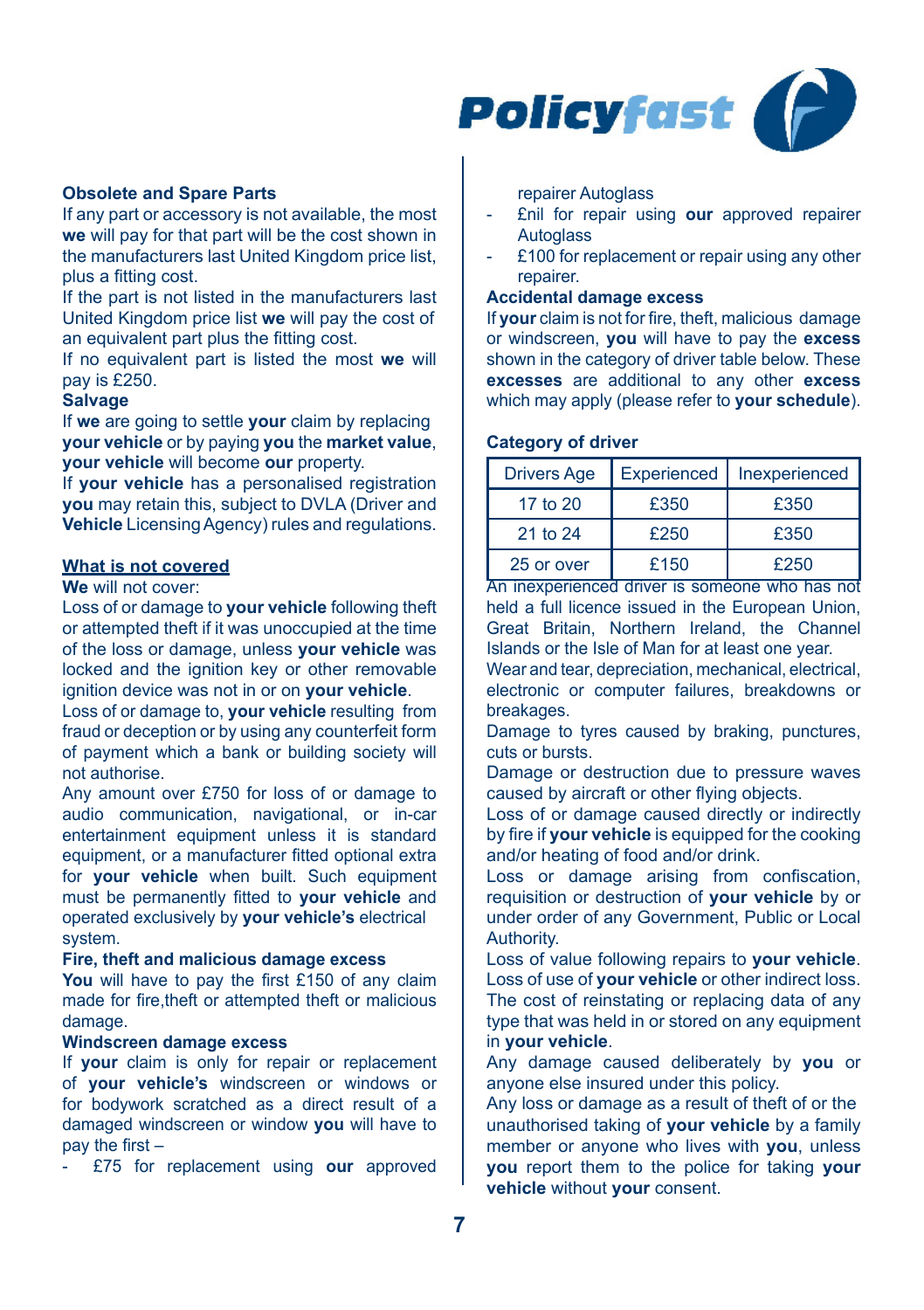

# **Section 3 – Medical Expenses**

**We** will pay medical, surgical and dental fees up to £100 for each person being carried in **your vehicle** if they are injured in an accident involving **your vehicle**.

# **Section 4 – Personal Belongings What is covered in section 4**

**We** will pay, at **your** request, up to £100 for personal belongings while in or on **your vehicle**  if they are lost or damaged by an accident, fire, theft or attempted theft.

# **What is not covered in section 4**

**We** will not pay for loss of, or damage to:

- money including cash, cheque books, credit, debit, cheque and loyalty cards;
- tickets vouchers documents or securities (financial certificates such as shares and bonds);
- jewellery including watches;
- mobile phones; or
- goods, samples or business equipment which **you** or any person insured by this policy carry in connection with any trade or business.

**We** will not pay for any loss following theft or attempted theft if **your vehicle** was unoccupied at the time of the loss, unless **your vehicle** was locked and the ignition key or other removable ignition device was not in or on **your vehicle.**

# **Section 5 – If You or Your Spouse or Civil Partner are involved in an Accident**

# **What is covered in section 5**

If **you** or **your Spouse** or **Civil Partner** are in an accident while travelling in **your vehicle** or getting into or out of any motor car and this is the only cause of death or bodily injury to **you** or **your Spouse** or **Civil Partner, we** will pay £5,000 per person if **you** or **your Spouse** or **Civil Partner**  die, suffer the total and permanent loss of sight in one or both eyes or lose any limbs.

**We** will only pay for one benefit for death or injury to each person for any one injury in any one **period of insurance**.

#### **What is not covered in section 5 We** will not cover:

- death or loss of sight or limb if this happens more than three months after the accident.
- any loss under this section if **you** are a firm, company or more than one person.
- any loss due to:
	- **-** deliberately injuring **yourself** or **spouse**  or **Civil Partner**;
	- **-** suicide or attempted suicide;
	- **-** any injury caused by a natural disease or weakness; or
	- **-** any injury caused by being under the influence of drugs or alcohol to a level which would be a driving offence in the country where the accident happens.

# **Section 6 – Replacement Locks**

**We** will cover the cost of changing locks on **your vehicle** if the keys, transmitter or immobiliser key have been lost or stolen provided **you** report the loss to the Police within 24 hours of discovering it. The maximum **we** will pay for any one claim is £1,000.

# **Section 7 – Foreign Travel**

The policy provides the minimum cover **you**  need by law to use **your vehicle** in the following countries:

• **Territorial limits** - Great Britain, Northern Ireland, The Isle of Man, The Channel Islands, Andorra, Austria, Belgium, Bulgaria, Croatia, Cyprus, Czech Republic, Denmark, Estonia, Finland, France, Germany, Gibraltar, Greece, Hungary, Iceland, Italy, Latvia, Liechtenstein, Lithuania, Luxembourg, Malta, Monaco, Netherlands, Norway, Poland, Portugal, Republic of Ireland, Romania, San Marino, Serbia, Slovakia, Slovenia, Spain, Sweden, Switzerland and the Vatican City.

It also includes travelling between these countries by air, rail or sea, including loading and unloading.

Where the level of cover in any European Community Member State is less than that provided by the legal requirements of the United Kingdom, the level of cover that applies in the United Kingdom will apply in that Member State.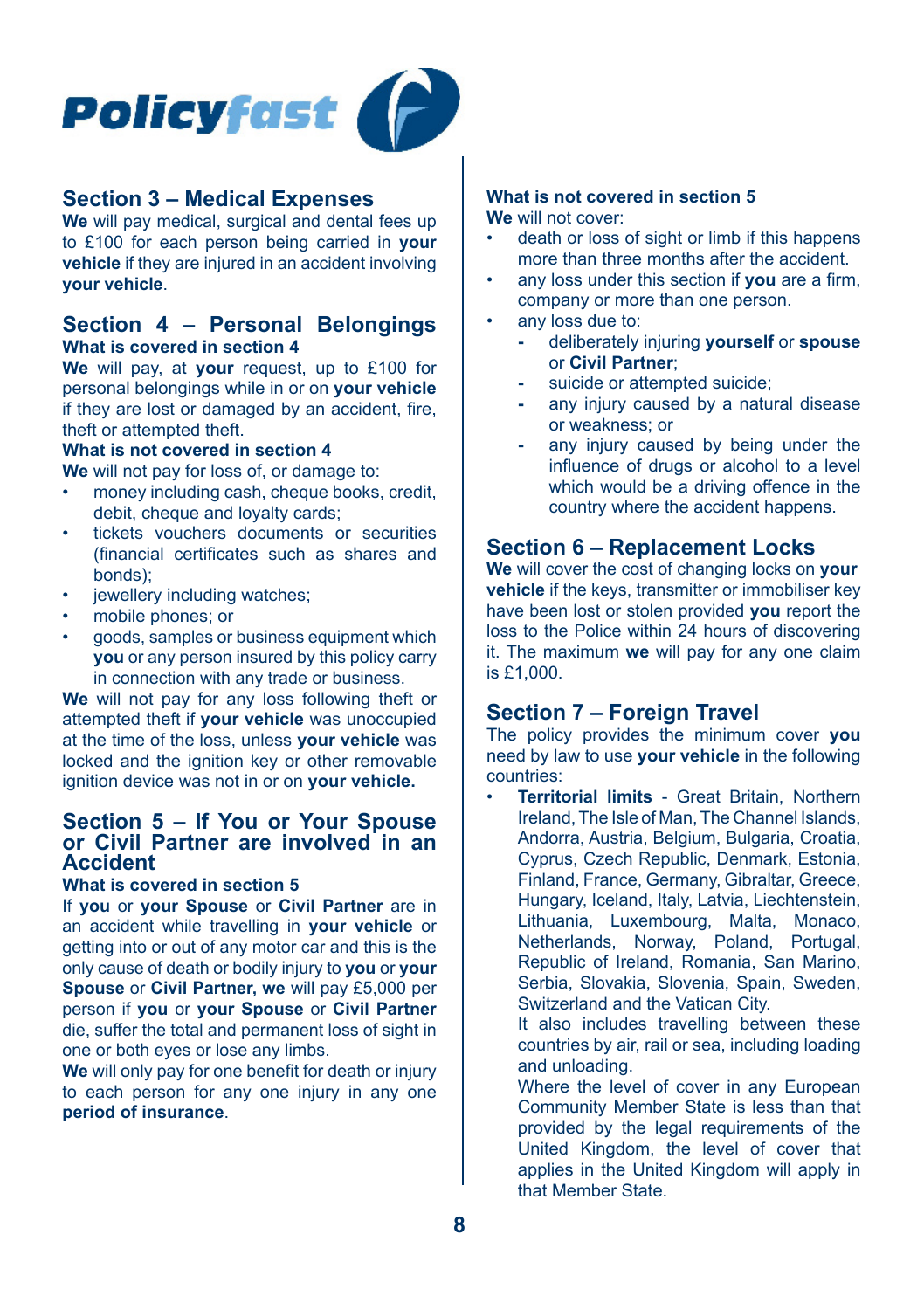

# Provided that:

- **your vehicle** is otherwise permanently kept in Great Britain, Northern Ireland, The Isle of Man or Channel Islands.
- **your** main permanent address is in Great Britain, Northern Ireland, The Isle of Man or Channel Islands.
- **your** visits are temporary

If **you** wish to increase the level of cover up to the cover shown on **your schedule, you** must tell **your Insurance Advisor** or contact **Allianz**. If **we** agree to extend cover **we** may charge an additional premium or apply terms or both.

# **Section 8 – No claim discount (NCD)**

**We** will give **you** a no claim discount as long as the insurance has been in force for 12 months and that each renewal period is for a further 12 months.

# **Claims that will not reduce your no claim discount:**

Claims **we** pay solely for a broken windscreen or windows,or for repairing scratched paintwork directly caused by broken glass; and Claims made due to an accident with an uninsured driver provided that **you** are able to meet the conditions of Section 9 Uninsured Drivers.

If **you** do not make a claim **your** NCD will continue to increase at each renewal up to a maximum of 9 years. If **you** have not chosen to protect **your** NCD, each claim in the **period of insurance** will reduce the discount by two years. Each subsequent claim will reduce the discount by another two years.

If **you** have chosen to protect **your** NCD and paid an extra premium for this, **we** will not reduce **your** discount if **you** have made only one claim. If **you** make more than one claim in the **period of insurance your** NCD will be reduced by two years for each additional claim made.

The tables on the following pages show how this works both with and without NCD protection.

## **NCD Years without no claims discount protection**

| <b>NCD</b><br>Years at                            | NCD Years at next <b>Allianz</b><br>renewal without no cliams<br>discount protection |                |   |              |  |
|---------------------------------------------------|--------------------------------------------------------------------------------------|----------------|---|--------------|--|
| Inception<br>or last<br>years's<br><b>Allianz</b> | Prejudicial Claims since the<br>beginning of the period of<br>insurance              |                |   |              |  |
| renewal                                           | <b>None</b>                                                                          |                | 2 | 3 or<br>more |  |
| 0                                                 | 1                                                                                    | 0              | 0 | 0            |  |
| 1                                                 | $\overline{2}$                                                                       | 0              | 0 | 0            |  |
| $\overline{2}$                                    | 3                                                                                    | 0              | 0 | 0            |  |
| 3                                                 | 4                                                                                    | 1              | 0 | 0            |  |
| 4                                                 | 5                                                                                    | $\overline{2}$ | 0 | 0            |  |
| 5                                                 | 6                                                                                    | 3              | 1 | 0            |  |
| 6                                                 | 7                                                                                    | 3              | 1 | 0            |  |
| 7                                                 | 8                                                                                    | 3              | 1 | 0            |  |
| 8                                                 | 9                                                                                    | 3              | 1 | 0            |  |
| $9+$                                              | 9                                                                                    | 3              |   | 0            |  |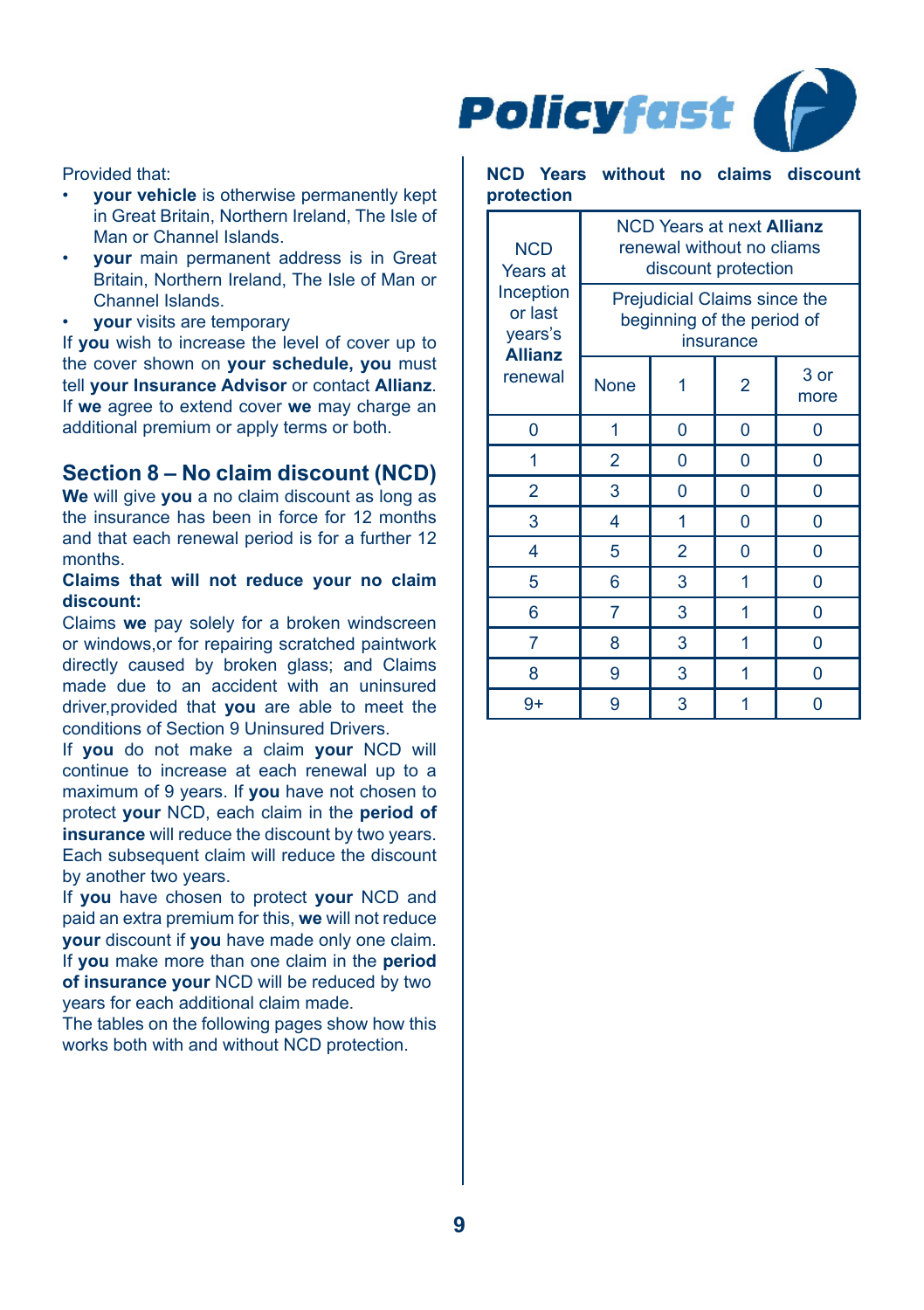

#### **NCD Years with no claims discount protection**

| <b>NCD</b><br>Years at                                      | NCD Years at next <b>Allianz</b> renewal<br>with no claims discount protection |     |                |     |                     |  |
|-------------------------------------------------------------|--------------------------------------------------------------------------------|-----|----------------|-----|---------------------|--|
| inception<br>or last<br>year's<br><b>Allianz</b><br>renewal | Prejudicial claims* since the<br>beginning of the period of insurance          |     |                |     |                     |  |
|                                                             | <b>None</b>                                                                    | 1   | $\overline{2}$ | 3   | 4 or more<br>claims |  |
| 0                                                           | 1                                                                              | n/a | n/a            | n/a | n/a                 |  |
| 1                                                           | $\overline{2}$                                                                 | n/a | n/a            | n/a | n/a                 |  |
| $\overline{2}$                                              | 3                                                                              | n/a | n/a            | n/a | n/a                 |  |
| 3                                                           | 4                                                                              | n/a | n/a            | n/a | n/a                 |  |
| 4                                                           | 5                                                                              | 4   | $\overline{2}$ | 0   | 0                   |  |
| 5                                                           | 6                                                                              | 5   | 3              | 1   | 0                   |  |
| 6                                                           | 7                                                                              | 6   | 3              | 1   | 0                   |  |
| 7                                                           | 8                                                                              | 7   | 3              | 1   | 0                   |  |
| 8                                                           | 9                                                                              | 8   | 3              | 1   | 0                   |  |
| $9+$                                                        | 9                                                                              | 9   | 3              | 1   | ი                   |  |

**You** will not be able to protect **your** NCD if **you** have earned less than 4 years NCD at the beginning of the **period of insurance**.

# **Section 9 – Uninsured drivers**

If **you** make a claim following an accident and the driver of the other **vehicle** is not insured **you** will not lose **your** no claim discount or have to pay any **excess** as a result of that accident provided:

- **We** establish that the accident is not **your**  fault and
- You are able to provide details of the other **vehicle's** make, model and registration number and the name and address of the person driving the other **vehicle**.

**You** may have to pay **your excess** when **you**  first claim and **you** may also temporarily lose **your** no claim discount. If subsequently **we** are satisfied that the accident was not **your** fault **we**  will repay **your excess**, reinstate **your** no claim discount and refund any premium which may be due to **you**.

## **General Exclusions applying to all parts of this policy What is not covered**:

- **1 We** will not cover loss or damage or legal liability directly or indirectly caused by:
	- ionising radiation or contamination by radioactivity from any nuclear fuel or from any nuclear waste from the burning of nuclear fuel; or
	- the radioactive, toxic, explosive or other dangerous properties of any explosive nuclear machinery or any part of it.
- **2 We** will not cover loss, damage, injury or liability as a result of:
	- earthquake:
	- underground fire; or
	- war, invasion, revolution or any similar event.

However, **we** will provide the cover **you**  need by any compulsory motor insurance legislation in force within the **territorial limits**  of this policy.

- **3 We** will not cover any claim or damage arising while **your vehicle** is being:
	- driven by anyone who is not mentioned in the Person or classes of persons entitled to drive section noted in **your** current **Certificate of Motor Insurance** ;
	- or
	- used for a purpose which is not permitted by **your Certificate of Motor Insurance**

. However, this exclusion does not apply to:

• Claims under Section 2

(Loss of or Damage to **your vehicle**) and

• the cover given to **you** (and no other person) under Section 1 (**Your** liability to others)

while **your vehicle** is being used without **your**  authority or by a motor trader for servicing or repair.

- **4 We** will not cover any loss, damage or liability caused by riot or civil commotion outside England, Scotland, Wales, the Channel Islands or the Isle of Man unless **we** have to meet any compulsory motor insurance **legislation**
- **5 We** will not cover loss, damage, cost or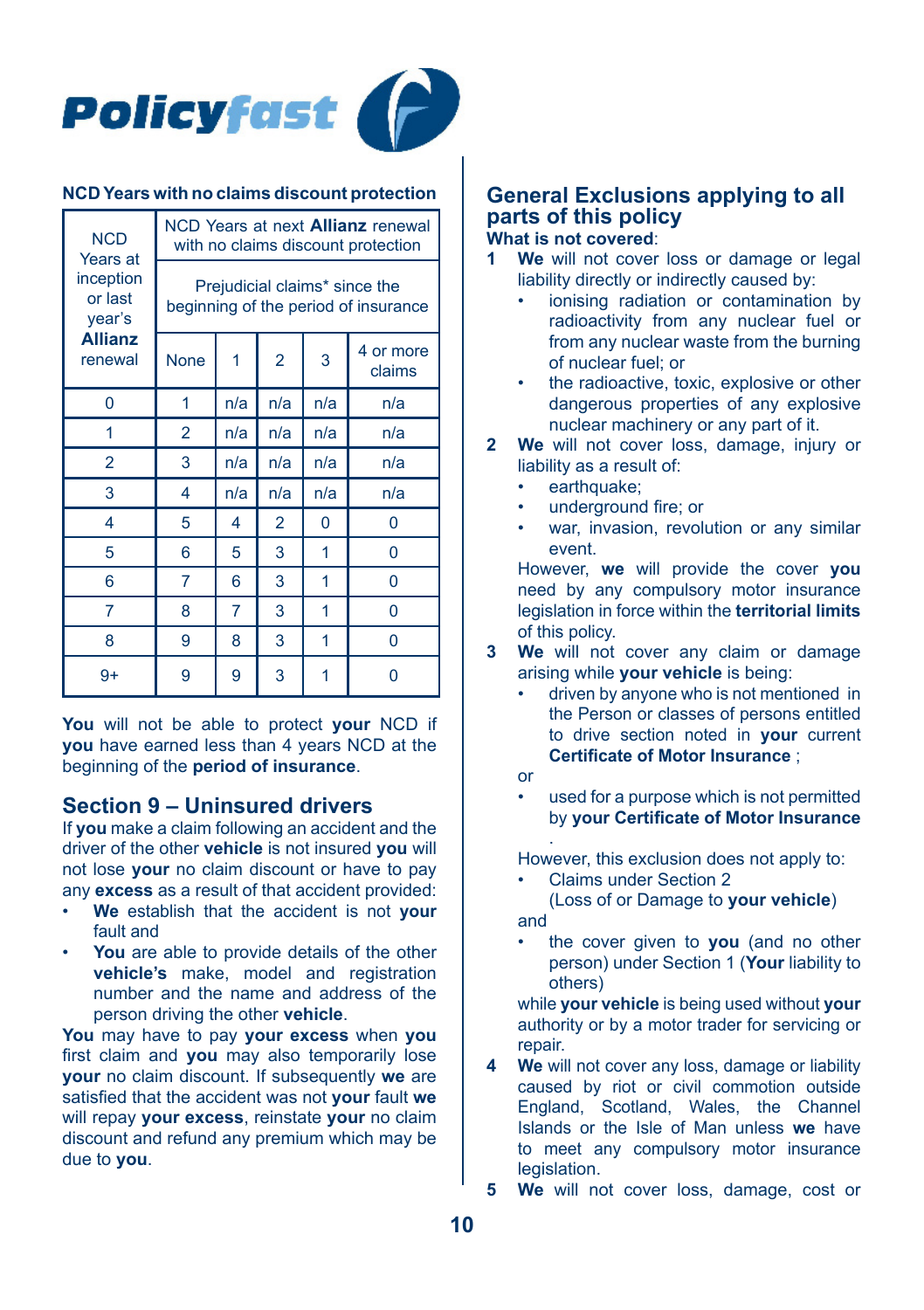

expense of whatever nature directly or indirectly caused by, resulting from or in connection with any act of terrorism regardless of any other cause or event contributing at the same time or in any other sequence to the loss.

For the purpose of this exclusion an act of terrorism means;

- the use, or threatened use, of biological. chemical and/or nuclear force by any person or group of people whether acting alone or on behalf of or in connection with any organisation(s) or government(s) committed for political, religious, ideological or similar purposes including the intention to influence any government and/or to put the public or any section of the public in fear.
- any act deemed by the government to be an act of terrorism.
- **6 We** will not cover any loss damage or liability caused directly or indirectly caused by pollution or contamination unless the pollution or contamination is directly caused by a sudden individual, unintentional and unexpected incident which entirely takes place at a specific time and location during the **period of insurance**.

All pollution or contamination which results out of one incident shall be considered to have occurred at the time the incident took place.This exclusion shall not apply where **we** have to meet the requirements of any compulsory motor insurance legislation in force within the **territorial limits** of this policy.

- **7** Loss damage or liability arising out of or as a result of any agreement or contract **you**  have entered into.
- **8 We** will not cover any loss damage or liability caused directly or indirectly by the carriage of **Hazardous Goods** in or on **your vehicle**  or trailer except as required by compulsory motor insurance legislation.
- **9 We** will not pay more than **our** legal liability under compulsory motor insurance legislation for any claim,if the driver of **your vehicle**, at the time of the accident
- is found to be over the permitted limit for alcohol
- is unfit to drive through drink or drugs whether prescribed or otherwise
- fails to provide a sample of breath, blood or urine when required to do so, without lawful reason

If **we** are obliged to make a payment in such circumstances **we** reserve the right to seek to recover any such amounts from **you** or the driver of **your vehicle**.

# **General Conditions applying to this policy**

#### **1 Premiums**

**You** shall pay the premium or any premium instalment on demand.

If **you** pay **your** premium by instalments, in the event that **you** fail to pay one or more instalments whether in full or in part, we will cancel the policy in line with General Condition 10 of this policy.

# **2 Taking care of your vehicle**

**You** must do all **you** reasonably can to protect **your vehicle** from damage or theft and keep it in a good and roadworthy condition.

Where required by law, **your vehicle** must have a current Department Of Transport test certificate (MOT). If **we** ask, **you** must allow **us**, or **our** representative, to inspect **your vehicle** at any reasonable time.

#### **3 Claims**

In the event of a claim:

**You** must not admit fault or responsibility or pay/offer or agree to pay any money or settle any claim without **our** permission.

**You** must tell **us** at **your** first opportunity about any claim or incident that may lead to a claim and give **us** any information relevant to the claim that **we** may ask for.

**You** must co operate with **us** at all times. **We** can, in **your** name;

- take over defend and settle a claim; and
- take proceedings at **our** own expense and for **our** own benefit to recover any payment **we** have made under this policy.

**4 Keeping to the terms of the policy**

**We** will only give **you** the cover described in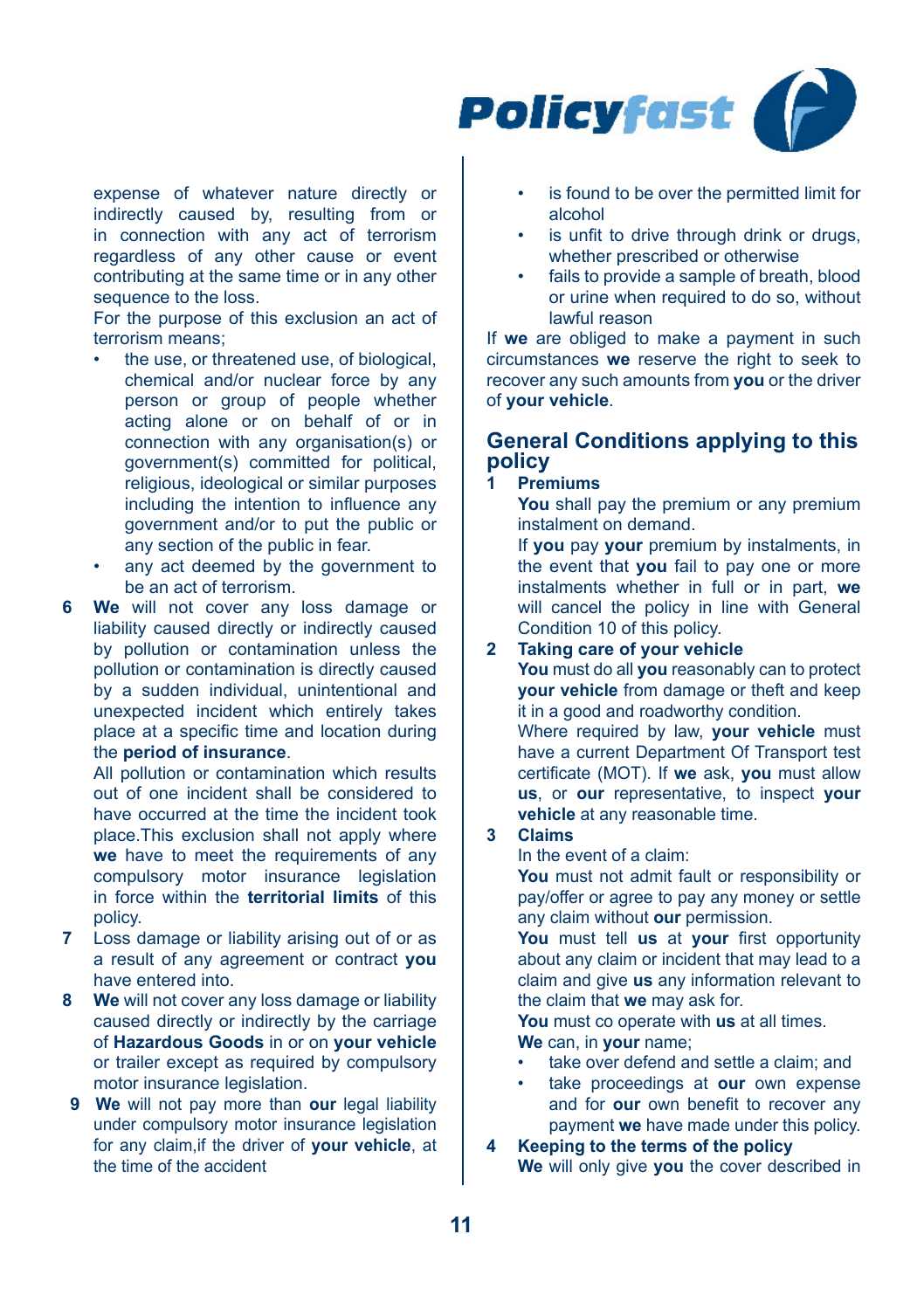

the policy if:

- any person claiming has met all the conditions as far as they apply; and
- any declarations made and information given to **us** verbally electronically or in writing on the application or **Statement of Facts** on which this policy is based is complete and correct as far as **you** know.

#### **5 Other insurances**

**We** will not make any payment if there is cover under any other insurance.

#### **6 Compulsory insurance**

If the law of any country in which this policy covers **you** says **we** must pay a claim which **we** would otherwise not have paid, then **we**  are entitled to recover such payments from **you**.

## **7 Fraud**

If **you** or anyone acting on **your** behalf makes a claim which is in any way false or fraudulent or supports a claim by false or fraudulent statement, device or documents, including inflating or exaggerating a claim **you** will lose all benefit and premiums **you** have paid for this policy. **We** may recover any sums that **we**  have already paid under the policy.

## **8 Arbitration**

If **we** accept **your** claim but **you** do not agree with the amount **we** will pay **you**, **we**  will refer the matter to an arbitrator chosen by **you** and **us**. **You** cannot take any action against **us** until **you** and **we** have received the arbitrator's final decision.

## **9 Reflection period (applicable to new policies and renewals)**

**You** may cancel this policy within 14 days of the date **you** receive it. **You** can do this by returning the **Certificate of Motor Insurance**  to **your Insurance Advisor** or **us** at the address shown on page 4 of this policy. If **you** choose to do this, **you** are entitled to a refund of the premium **you** have paid for this insurance. **We** will charge a pro-rata premium plus £15 plus Insurance Premium Tax to cover **our** operational costs which is subject to a minimum amount payable of £25 plus Insurance Premium Tax except where an incident has occurred which may give rise to a total loss claim, in which case the full annual premium will be payable to **us**.

**10 Cancelling your policy (outside the Reflection period)**

**We** may cancel this policy by giving **you**  seven days notice in writing to **your** last known address. If this happens **we** will refund the part of the premium that **you** have not yet used.

**We** may cancel **your** policy where there are serious grounds to do so, this includes:

- failure to meet the terms and conditions of this policy;
- Where **you** are required in accordance with the terms of **your** policy to cooperate with **us**, or send **us** information or documentation and **you** fail to do so in a way that materially affects **our** ability to process a claim, or **our** ability to defend **our** interests;
- failure when requested to supply **us**  with other relevant documentation or information that **we** need;
- where **we** reasonably suspect fraud or misrepresentation. Please see General Condition 7 – Fraud;
- changes to **your** policy details or circumstances that **we** do not cover under **our** policy; or
- use of threatening or abusive behaviour or language, or intimidation or harassment of **our** staff or suppliers.

If **you** wish to cancel this policy, please contact **your Insurance Advisor**. **Your**  policy will be cancelled from the date **you**  request, or the date **you** contact **your Insurance Advisor**, whichever is the later.

If **you** cancel the policy before the first renewal date **we** will refund the part of the premium **you** have not yet used less a charge of £50 plus Insurance Premium Tax except where an incident has occurred that may give rise to a **prejudicial claim**. If such an incident has occurred the full annual premium will be due to **us**. If **you** cancel the policy after the first renewal date **we** will refund the part of the premium **you** have not yet used less a charge of £25 plus Insurance Premium Tax except where an incident has occurred that may give rise to a **prejudicial claim**. If such an incident has occurred the full annual premium will be due to **us**.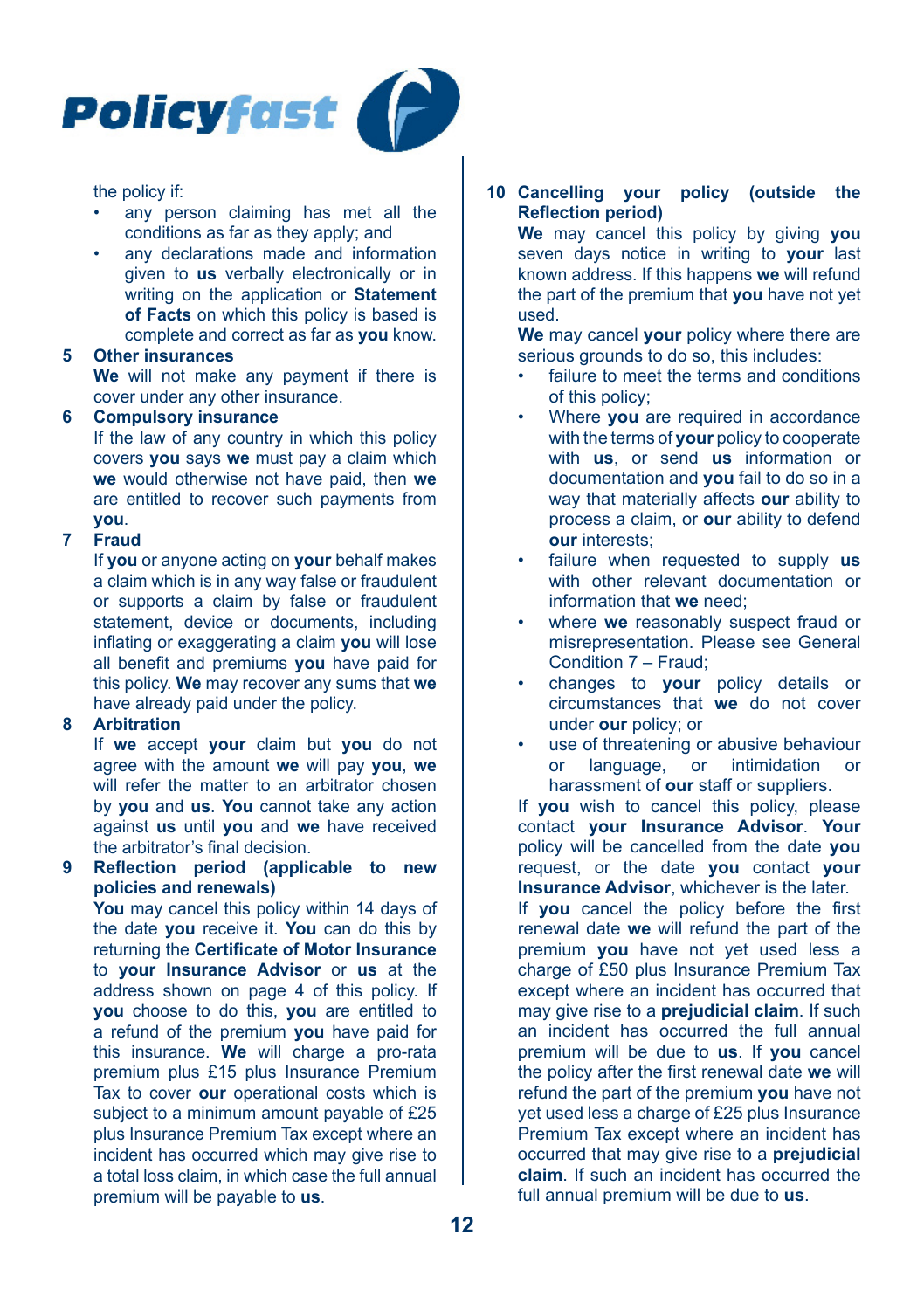

## **11 Changing your details**

You must tell **us** about any changes that may affect **your** policy cover. If **we** are not informed of any changes or corrections this may affect **your** ability to claim under **your**  policy

**Changes you must tell us about before continuing to use your vehicle:** If **you** want to

- change **your vehicle**;
- make any changes to **your vehicle** that make it different from the manufacturer's standard UK specification;
- use **your vehicle** for a purpose not permitted in **your Certificate of Motor Insurance** ;
- •. add a new driver. **Changes you must tell us about at your first opportunity:** If **you**
- change **your** address, or where **You** normally keep **your vehicle**;
- or any other driver covered by **your** policy, are convicted of a criminal or motoring offence including fixed penalty notices;
- fixed penalty notices:
- or any other driver covered by **your** policy, have a prosecution pending for any motoring offence;
- or any driver covered under **your** policy become unemployed or change occupation, including any part-time work.
- or any other driver have had changes made to the status of **your** or their driving licence;
- become aware of any physical or medical condition of any driver which may affect **your** or their ability to drive;
- exceed **your** stated annual mileage; or
- or any driver covered under **your** policy have a change of name due to marriage or via Deed Poll

When **you** tell **us** of a change of details **we** will reassess the premium and terms of **your** policy. **You** will be informed of any revised premium (which will include a charge of £10 plus Insurance Premium Tax to cover operational costs) or terms and asked to agree before any change are made. To reduce costs **we** will not refund or charge amounts less than £25 plus Insurance Premium Tax.

In some circumstances **we** may not be able to continue **your** policy following the changes, Where this happens **you** will be told and the policy will be cancelled in line with the provisions of General Condition 10.

## **12 Rights of Parties**

A person or company who was not a party to this policy has no right under the Contracts (Rights of Third Parties) Act 1999 to enforce any term of this policy but this does not affect any right or remedy of a third party which exists or is available apart from that Act.

# **13 Choice of law**

#### Unless **We** agree otherwise:

- •the language of this policy and all communications relating to it will be English; and
- all aspects of this policy including negotiation and performance are subject to English law and the decisions of English courts.

# **14 Vehicle sharing**

**Your** policy also covers **your vehicle** when **you** are paid for carrying passengers for social reasons, as long as:

- **your vehicle** is not built or adapted to carry more than eight passengers (including the driver);
- the passengers are not being carried as part of a business of carrying passengers; and
- **you** do not profit from the total amount of money **you** are paid for the journey.

If **you** have any doubts as to whether or not **any vehicle** sharing **you** have arranged is covered by this policy, please contact **us** or **your Insurance Advisor**.

# **15 Paying by instalments**

If **you** pay **your** premium by the **Allianz**  Premium Instalment Plan, when **your**  policy is due for renewal it will be renewed automatically which saves **you** the worry of remembering to contact **us** prior to the renewal date.

**We** will write to **you** 14 days before **your** policy expires with full details of next year's premium and policy terms. **We** will also issue **you** with a new **Certificate of Motor Insurance** .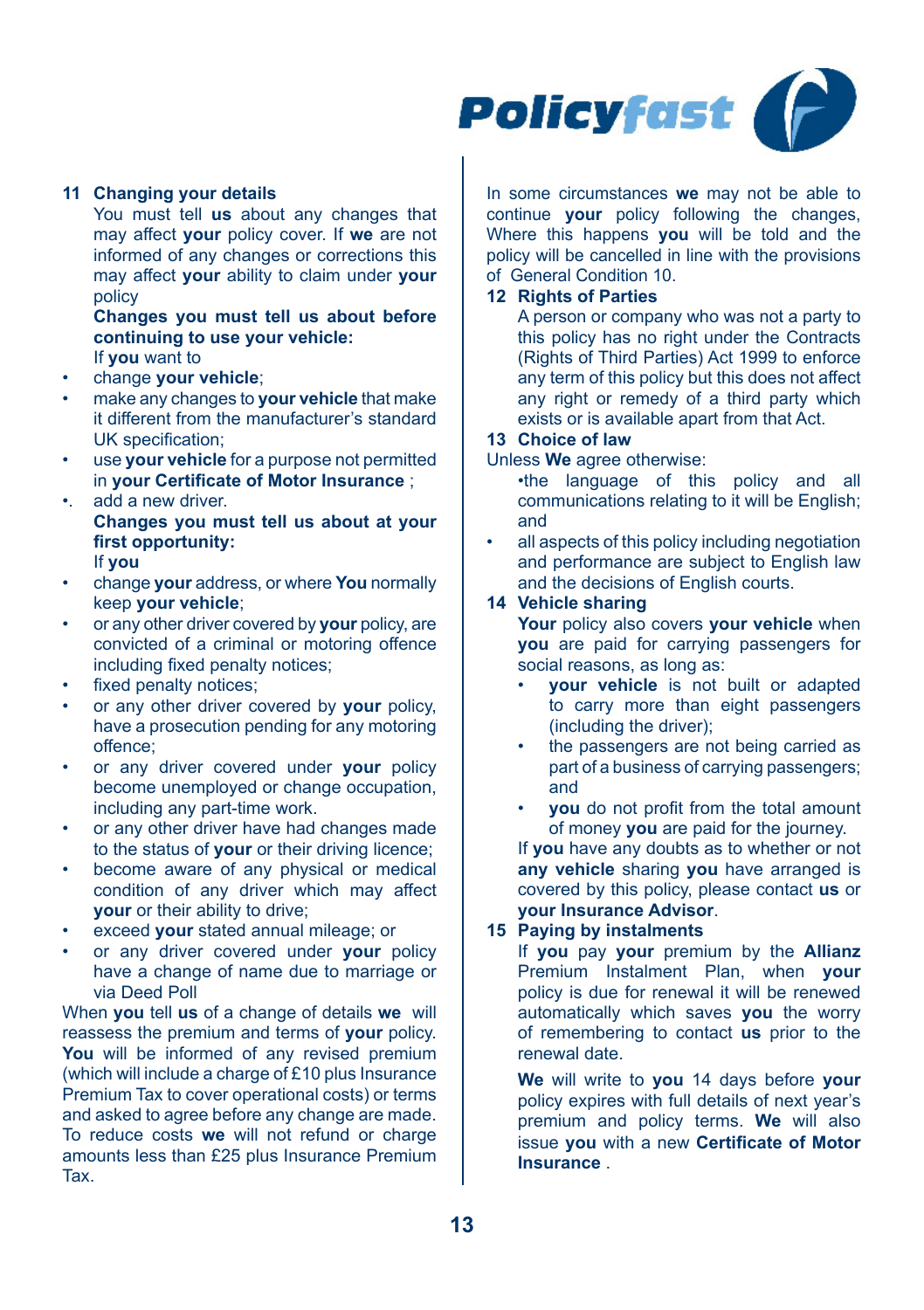

If **you** do not want to renew this policy, contact **your Insurance Advisor**, prior to the renewal date so that **we** do not take payment, with clear instructions that **you** do not wish to renew.

If **your** request to cancel **your** policy is received within 14 days of the renewal date, **your** policy will be cancelled in line with the provisions of General Condition 9. If **your**  request is received after this 14 day period **your** policy will be cancelled in line with the provisions of General Condition 10

If **we** decide not to renew **your** policy **we**  will notify **you** in writing 14 days prior to the renewal date.

## **16 Renewal**

Regardless of **your** claims history, **your** no claim discount or whether **you** have paid for no claim discount protection at renewal **we**  have the right to amend **your** policy terms and conditions.

This includes:

- imposing terms such as the application of **excesses** or **Endorsements**;
- increasing **your** premium;
- excluding cover:
- amending the policy wording;
- changing **your** payment type; and/or
- declining to renew **your** policy.

**We** will notify **you** in writing of any such action prior to the renewal date of **your policy.**

#### **17 Tax and registration**

**Your vehicle** must be taxed where applicable and registered in Great Britain Northern Ireland, the Channel Islands or Isle **of Man.**

#### **18 Proof of no claims**

If **you** have declared to **us** that **you** are entitled to a No Claim Discount in respect of the **vehicle** covered under this policy **we** will require proof of this No Claim Discount in writing, unless **we** otherwise agree. If **you** do not provide this proof **your** policy may be invalid or **we** may change the terms or premium. **Your** period of no claims must have been earned on a private car or commercial **vehicle** policy in the United Kingdom which expired no more than 2 years before the start of this policy.

# **Protecting Your Vehicle and Belongings The following information is for guidance only; it does not form part of your policy**

- Remove the ignition key or other removable ignition device when you get out of the **vehicle**, even when parking in **your** own drive or at a petrol station.**Your** policy may not cover you if **your vehicle** is unoccupied with the keys inside it or on it.
- If you can, leave the **vehicle** in a locked garage and lock **your vehicle** and the garage. If you do not have a garage, try to park in a well-lit, open space.
- Don't leave money, credit cards or cheque books in the glove compartment.
- Don't leave any belongings in **your vehicle**. A thief won't know that a bag or coat doesn't contain something valuable and might break a window to get at it. If you can't take them with you, lock them out of sight. If you have a removable sat nav remove the cradle as well as the device plus any suction marks that could show that it is in **your vehicle**.
- Never leave a door unlocked or a window or sunroof open, even when just going into a shop for a moment or two. If you use the key fob check the **vehicle** has actually locked before you leave it.

**Your** policy may not cover you if you do not protect **your vehicle** against damage or theft.

**Remember! Your** policy may not cover loss of **your vehicle**, accessories or spare parts if **your** ignition key or other removable ignition device is in, or on, an unoccupied **vehicle**.

When parking in a public car park, look for one that is well supervised, with restricted entry and exit points, good lighting and security cameras.

Wherever possible use ParkMark® car parks – details of approved Park Mark car parks can be found on www.parkmark.co.uk.

- Never leave **your vehicle** documents in the **vehicle**; they could help a thief to sell it.
- Etch the **vehicle's** registration number on all glass surfaces – windows, sunroofs etc. Thieves don't want the expense of replacement.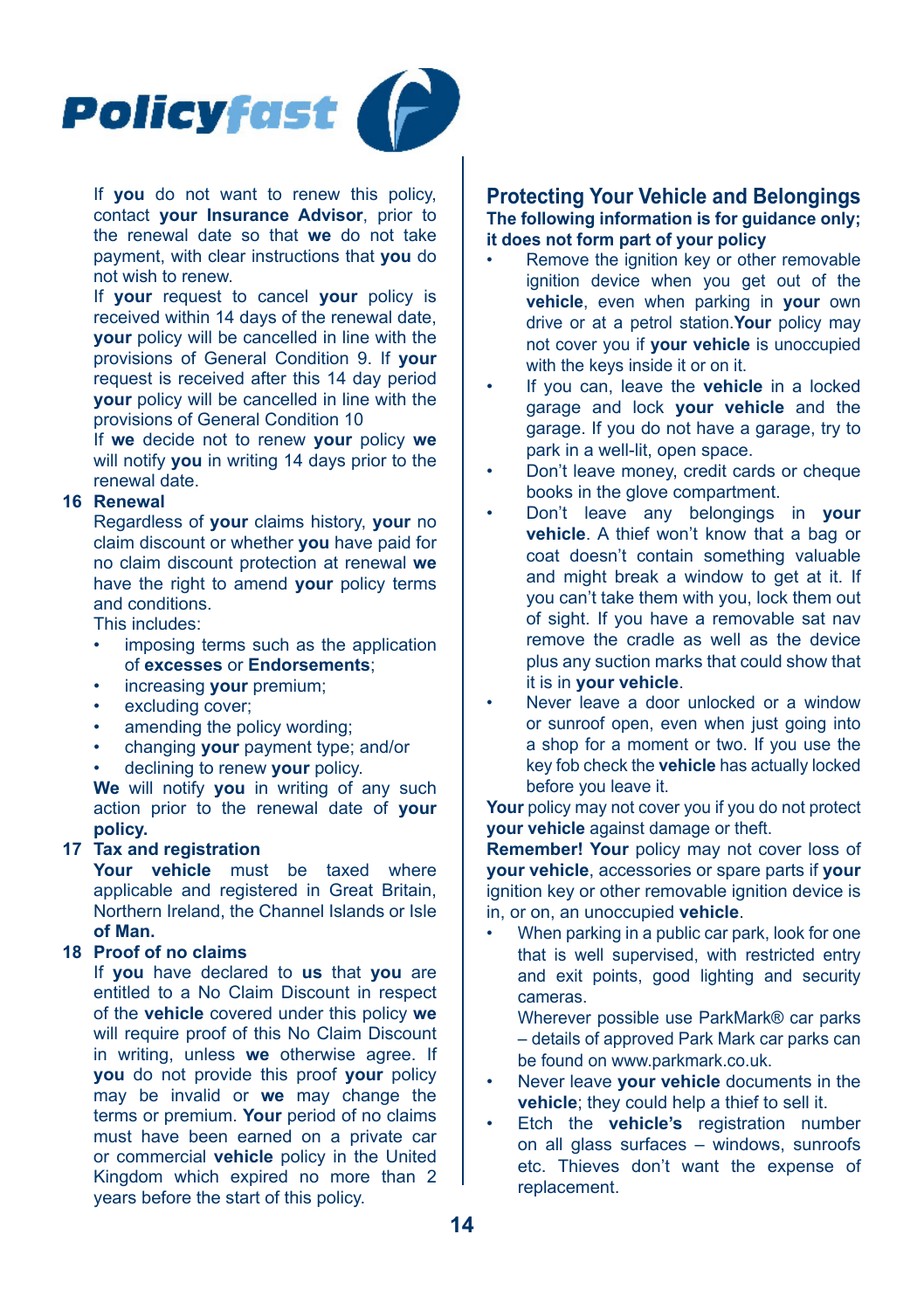

- If **your vehicle** is not fitted with an alarm or immobiliser, consider fitting one which is Thatcham approved. Also think about fitting a tracking device especially if you have a high-performance or an expensive **vehicle**.
- At home, ensure **your vehicle** keys are kept in a safe place, out of sight and away from windows and doors.

www.allianz.co.uk

**Allianz** Insurance plc. Registered in England number 84638.

Registered Office: 57 Ladymead, Guildford, Surrey GU1 1DB, United Kingdom.

**Allianz** Insurance plc is authorised by the Prudential Regulation Authority and regulated by the Financial Conduct Authority and the<br>Prudential Regulation Authority. **Allianz** Prudential Regulation Authority. Insurance plc is on the Financial Services Register, registration number 121849. Issue date: May 16